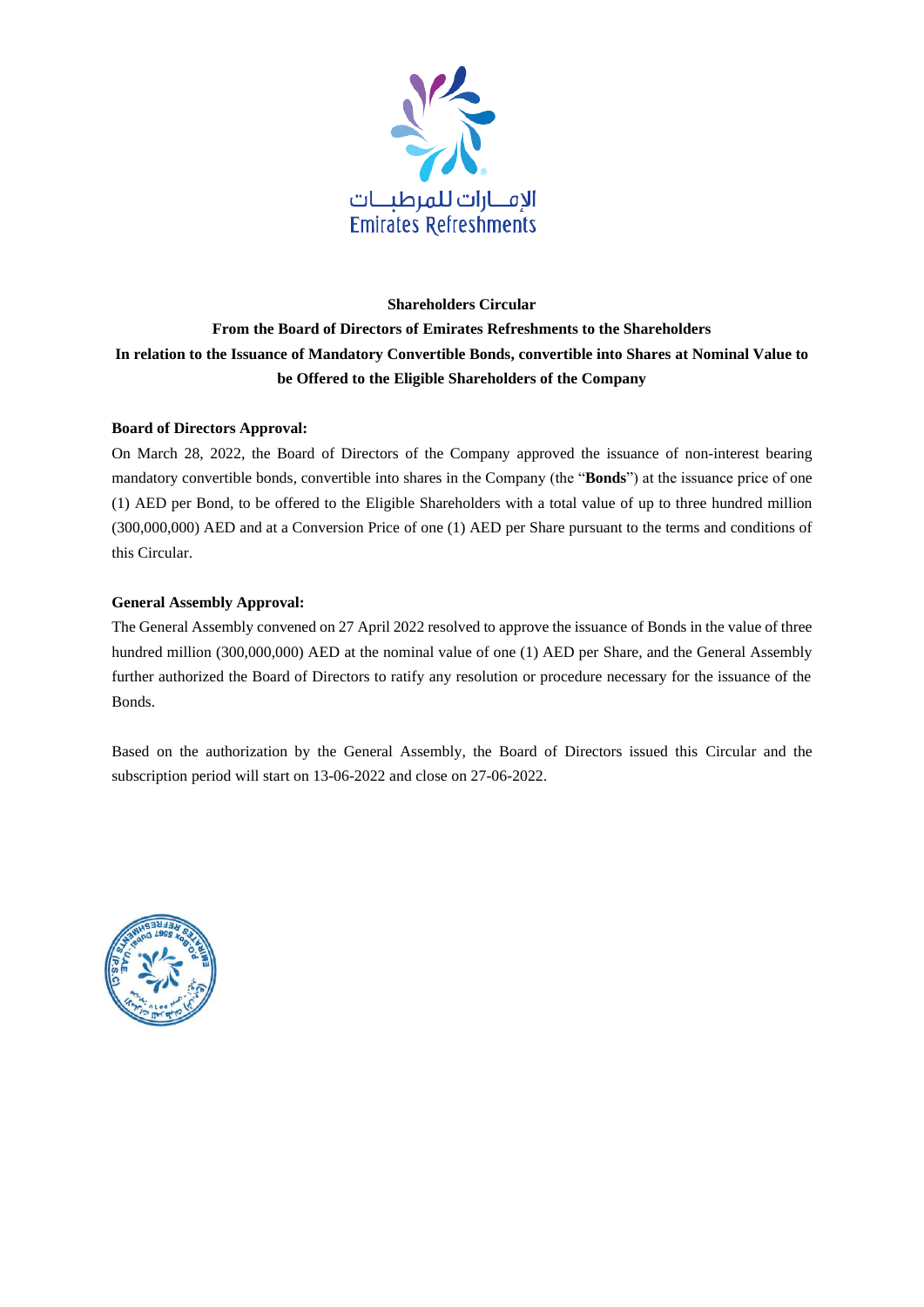

**Table of Contents** 

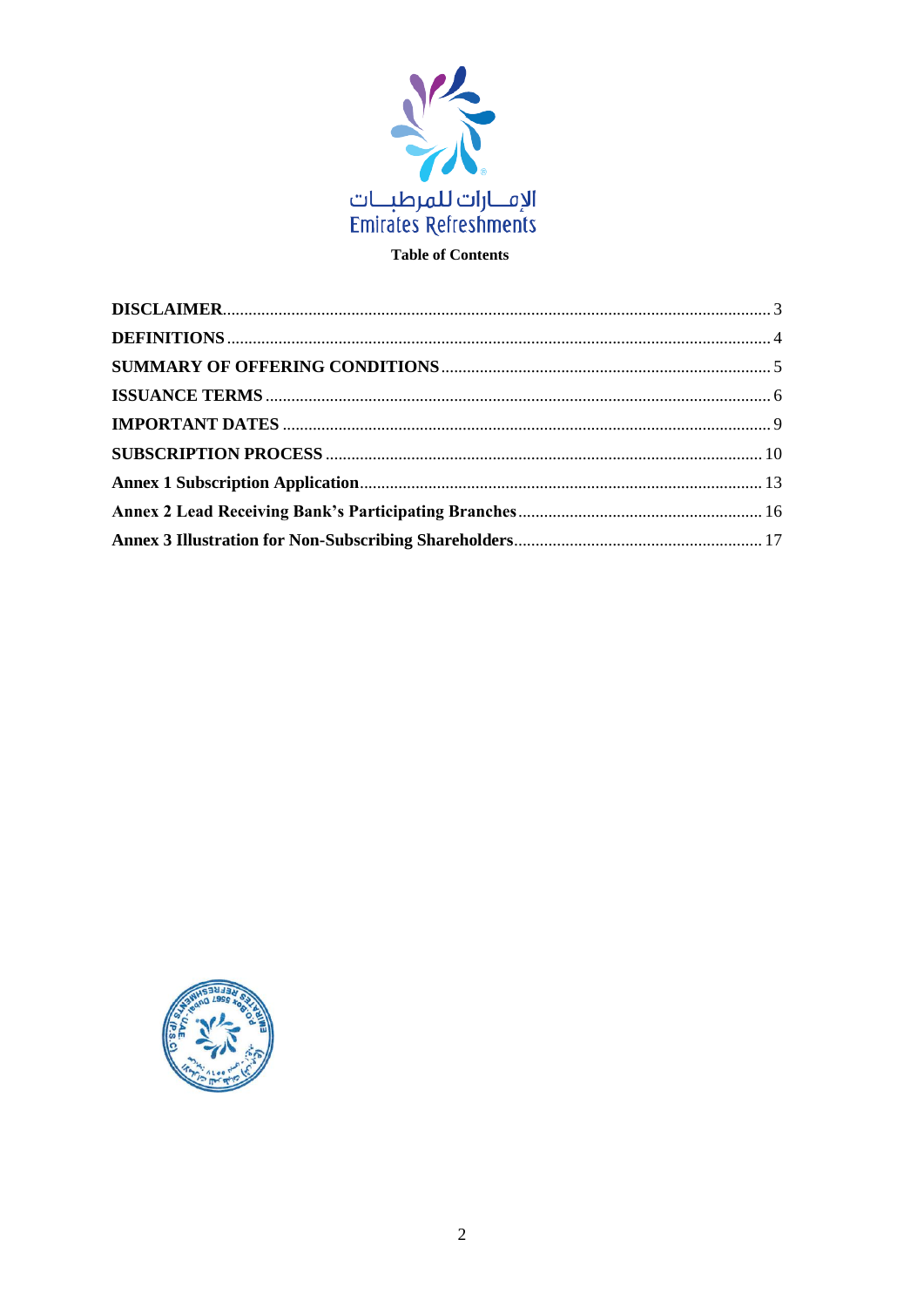

# <span id="page-2-0"></span>**DISCLAIMER**

This Circular has been prepared for subscription to the Bonds offered only to Eligible Shareholders (as defined below), and is subject to Federal Decree Law No. 32 of 2021 on Commercial Companies (the "**Commercial Companies Law**") and the laws of the United Arab Emirates and the Emirate of Dubai. The information contained in this Circular is intended exclusively for Eligible Shareholders, being every shareholder in the Company's shareholders register on the Eligibility Date.

It is recommended that Eligible Shareholders thoroughly read and review this Circular.

The issuance of the Bonds and their conversion will have an impact on the ownership structure of the Company. The shareholding of Eligible Shareholders, who elect not to fully subscribe to the Bonds based on their shareholding ownership, will decrease in percentage. The ownership of the Eligible Shareholders who elect not to subscribe will thus be diluted post-issuance and post-conversion of the Bonds.

The Bonds will also impact the Share price of the Company upon conversion into Shares, which would affect in particular the Eligible Shareholders who elect not to subscribe to the Bonds.

The below illustration highlights 5 (five) scenarios where 0%, 25%, 50%, 75% and 100% of Eligible Shareholders elect not to subscribe for the Bonds. Please refer to the detailed illustration in Annex 3.

| <b>Scenarios</b>                                            | I     | П   | Ш    | IV  | v     |
|-------------------------------------------------------------|-------|-----|------|-----|-------|
| Shareholders Subscribing to Bonds (%)                       | 100\% | 75% | 50%  | 25% | $0\%$ |
| Shareholders Not Subscribing to Bonds (%)                   | $0\%$ | 25% | 50%  | 75% | 100%  |
| Value of Bonds Subscribed (AED mn)                          | 300   | 225 | 150  | 75  | 0     |
|                                                             |       |     |      |     |       |
| <b>Impact on Share Price Post-Conversion of Bonds</b>       |       |     |      |     |       |
| Estimated Share Price at the time of Conversion<br>$(AED)*$ |       |     | 2.02 |     |       |
|                                                             |       |     |      |     |       |
| <b>Ownership Impact   Non-Subscribing Shareholders</b>      |       |     |      |     |       |
| Current Ownership (%)                                       |       | 25% | 50%  | 75% | 100%  |
| Ownership Post-Conversion of Bonds (%)                      |       | 3%  | 8%   | 21% | 100\% |

\* The Estimated Share price assumes 100% Shareholders subscribing to Bonds and is shown for illustration purposes only. The calculation is based on the share price as of market close on May 27, 2022.

Eligible Shareholders must, among other things, review the terms and conditions of the subscription and the information in this Circular in relation to the Bonds, including the risks arising from electing not to invest in such Bonds, and they should also consult their legal or financial consultants for legal or financial advice.

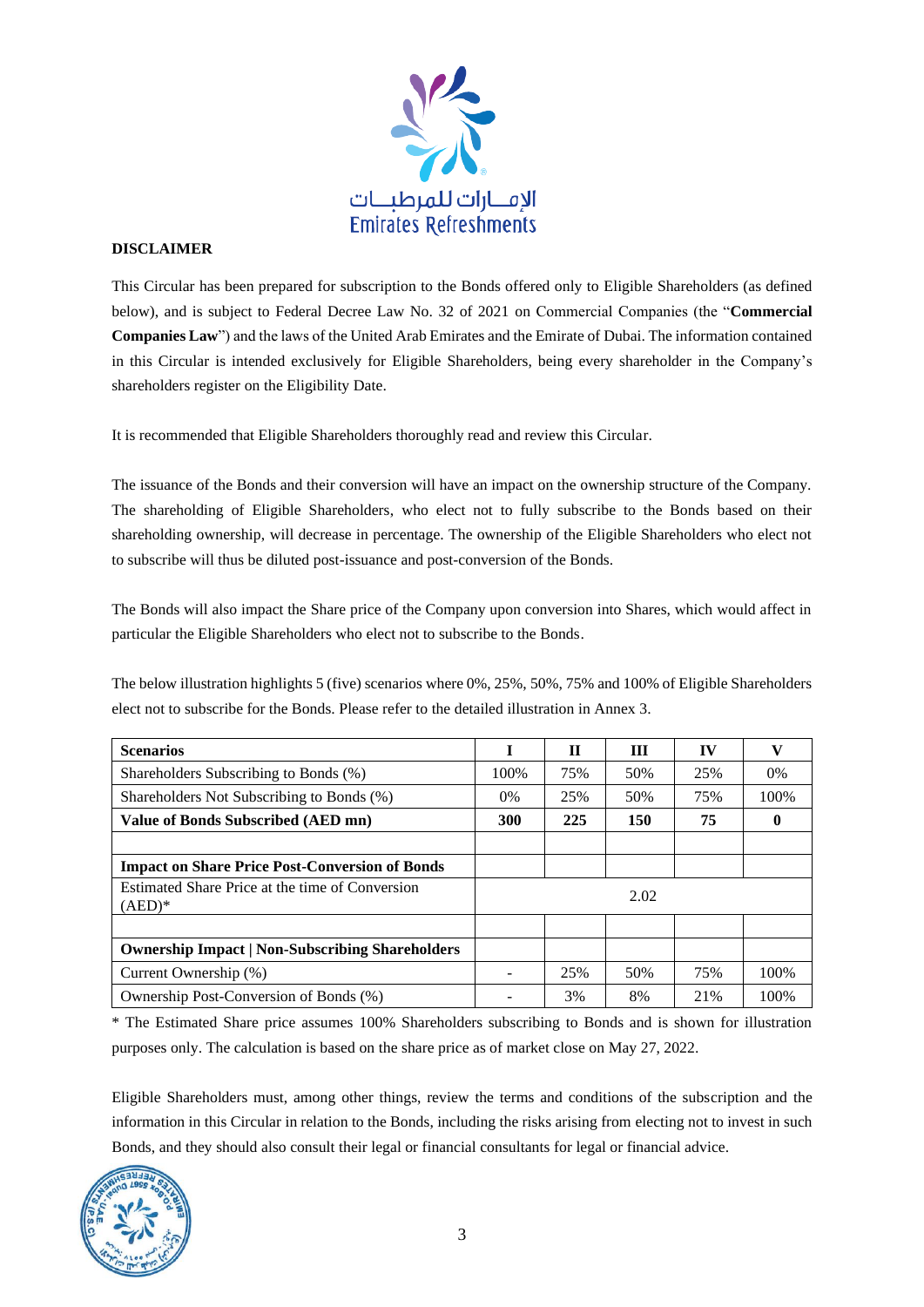

The information contained in this Circular will not be changed or added to except after the approval of the SCA and the notification to the Eligible Shareholders.

<span id="page-3-0"></span>

| <b>Circular</b><br>This Terms and Conditions Circular for offering of Bonds.<br><b>Bond</b><br>to the Eligible Shareholders only.<br><b>Shares</b><br>Bonds.<br>Eligibility Date (Last Entitlement Last day for entitlement.<br>Date)<br><b>Eligible Shareholders</b><br>register on the Registry Closing Date.<br><b>Shares Dilution</b><br>share, if the price of new shares is lower. | <b>The Company</b> | <b>Emirates Refreshments PSC</b>                                                                                                                                                                                                                                                                                                  |
|------------------------------------------------------------------------------------------------------------------------------------------------------------------------------------------------------------------------------------------------------------------------------------------------------------------------------------------------------------------------------------------|--------------------|-----------------------------------------------------------------------------------------------------------------------------------------------------------------------------------------------------------------------------------------------------------------------------------------------------------------------------------|
|                                                                                                                                                                                                                                                                                                                                                                                          |                    |                                                                                                                                                                                                                                                                                                                                   |
|                                                                                                                                                                                                                                                                                                                                                                                          |                    | The non-interest bearing bonds mandatorily convertible into<br>shares in the Company to be issued by the Company and offered                                                                                                                                                                                                      |
|                                                                                                                                                                                                                                                                                                                                                                                          |                    | Ordinary shares issued by the Company for the conversion of the                                                                                                                                                                                                                                                                   |
|                                                                                                                                                                                                                                                                                                                                                                                          |                    |                                                                                                                                                                                                                                                                                                                                   |
|                                                                                                                                                                                                                                                                                                                                                                                          |                    | Every shareholder registered in the Company's shareholder                                                                                                                                                                                                                                                                         |
|                                                                                                                                                                                                                                                                                                                                                                                          |                    | Dilution occurs when a company issues new shares that leads to<br>the decrease in the ownership of the current shareholders in that<br>company. When the number of the existing shares is increased,<br>then each current shareholder owns a smaller or a diluted<br>percentage in the company, which decreases the value of each |
| <b>Lead Receiving Bank</b><br>First Abu Dhabi Bank.                                                                                                                                                                                                                                                                                                                                      |                    |                                                                                                                                                                                                                                                                                                                                   |
| <b>Terms and Conditions</b><br>Conditions Circular.                                                                                                                                                                                                                                                                                                                                      |                    | Terms and conditions of the Bonds contained in this Terms and                                                                                                                                                                                                                                                                     |

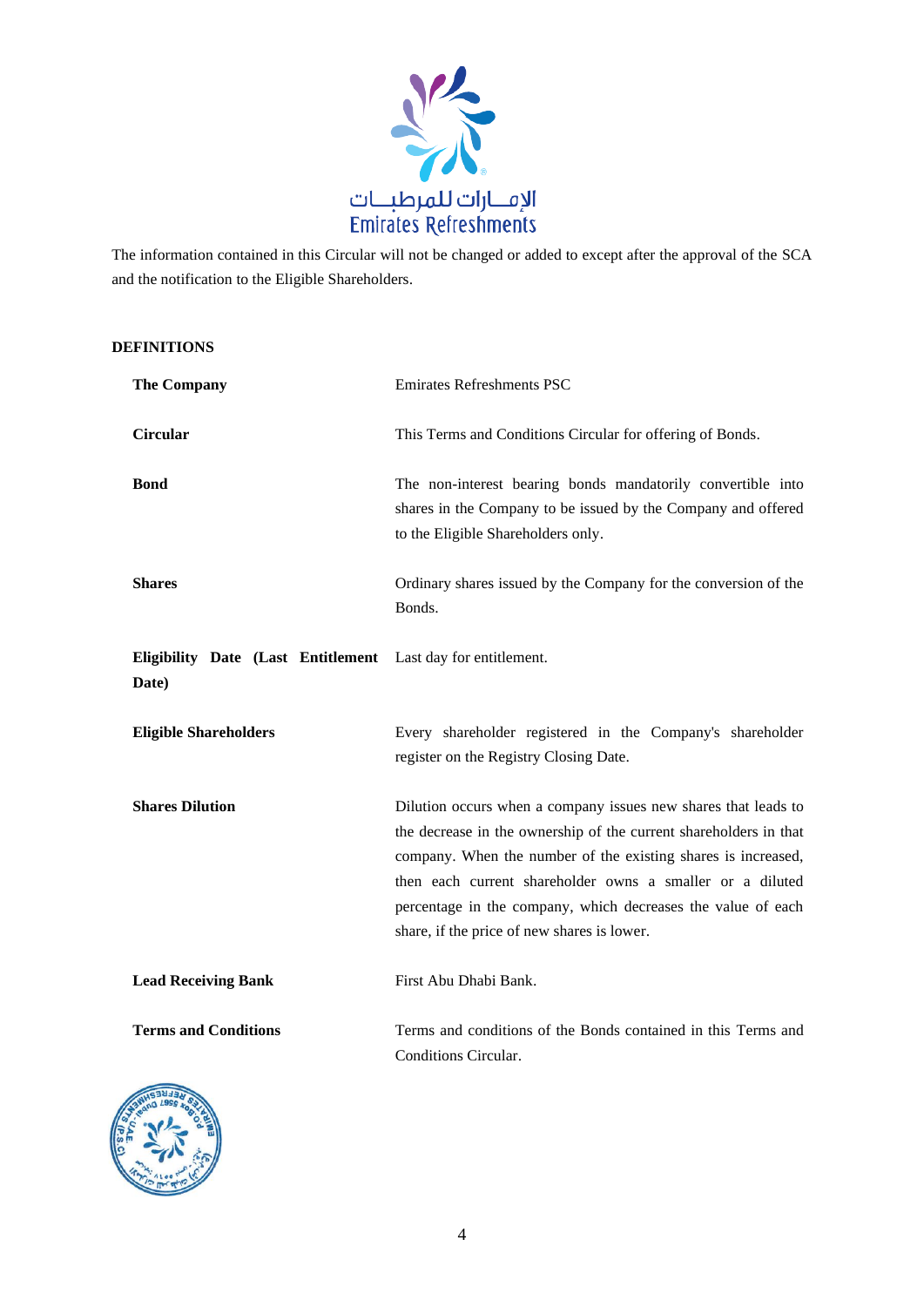

# <span id="page-4-0"></span>**SUMMARY OF OFFERING CONDITIONS**

| <b>AED</b>                      | The currency of the United Arab Emirates.                                                                                                                                                                                                                                                                   |
|---------------------------------|-------------------------------------------------------------------------------------------------------------------------------------------------------------------------------------------------------------------------------------------------------------------------------------------------------------|
| <b>Bond Type and Issue Size</b> | The Bonds are mandatorily convertible into shares in the<br>Company, with a value of up to three hundred million<br>$(300,000,000)$ AED.                                                                                                                                                                    |
| <b>Eligible Shareholders</b>    | Every shareholder registered in the Company's shareholder<br>register on the Registry Closing Date                                                                                                                                                                                                          |
| <b>Face Value</b>               | One (1) AED for the Bond.                                                                                                                                                                                                                                                                                   |
| <b>Number of Bonds</b>          | Up to three hundred million (300,000,000).                                                                                                                                                                                                                                                                  |
| <b>Mandatory Conversion</b>     | The conversion of Bonds into shares is mandatory on the Date of<br>Conversion (as defined below).                                                                                                                                                                                                           |
| <b>Date of Allocation</b>       | 29-06-2022                                                                                                                                                                                                                                                                                                  |
| <b>Date of Conversion</b>       | The date immediately following Date of Allocation.                                                                                                                                                                                                                                                          |
| <b>Issue Price</b>              | 100% of the nominal value of the Bond, which is one (1) AED for<br>each Bond.                                                                                                                                                                                                                               |
| <b>Bond Ranking</b>             | Each Bond is equal to the rest of the Bonds in rights and without<br>priority or precedence over the rest of the Bonds of this issue.                                                                                                                                                                       |
| <b>Conversion Price</b>         | The Bonds are converted into Shares at a price of one (1) AED per<br>Share at the rate of one share for each Bond.                                                                                                                                                                                          |
| <b>Bond Conversion Formula</b>  | The Company determines the number of Shares that it will issue<br>on the Date of Conversion to Eligible Shareholders by dividing the<br>total value of the Bonds that will be converted into Shares by the<br>Conversion Price of the Bonds, and therefore each Bond will be<br>converted to one (1) Share. |

**Eligibility Date (Last Entitlement**  07-06-2022.**Date)**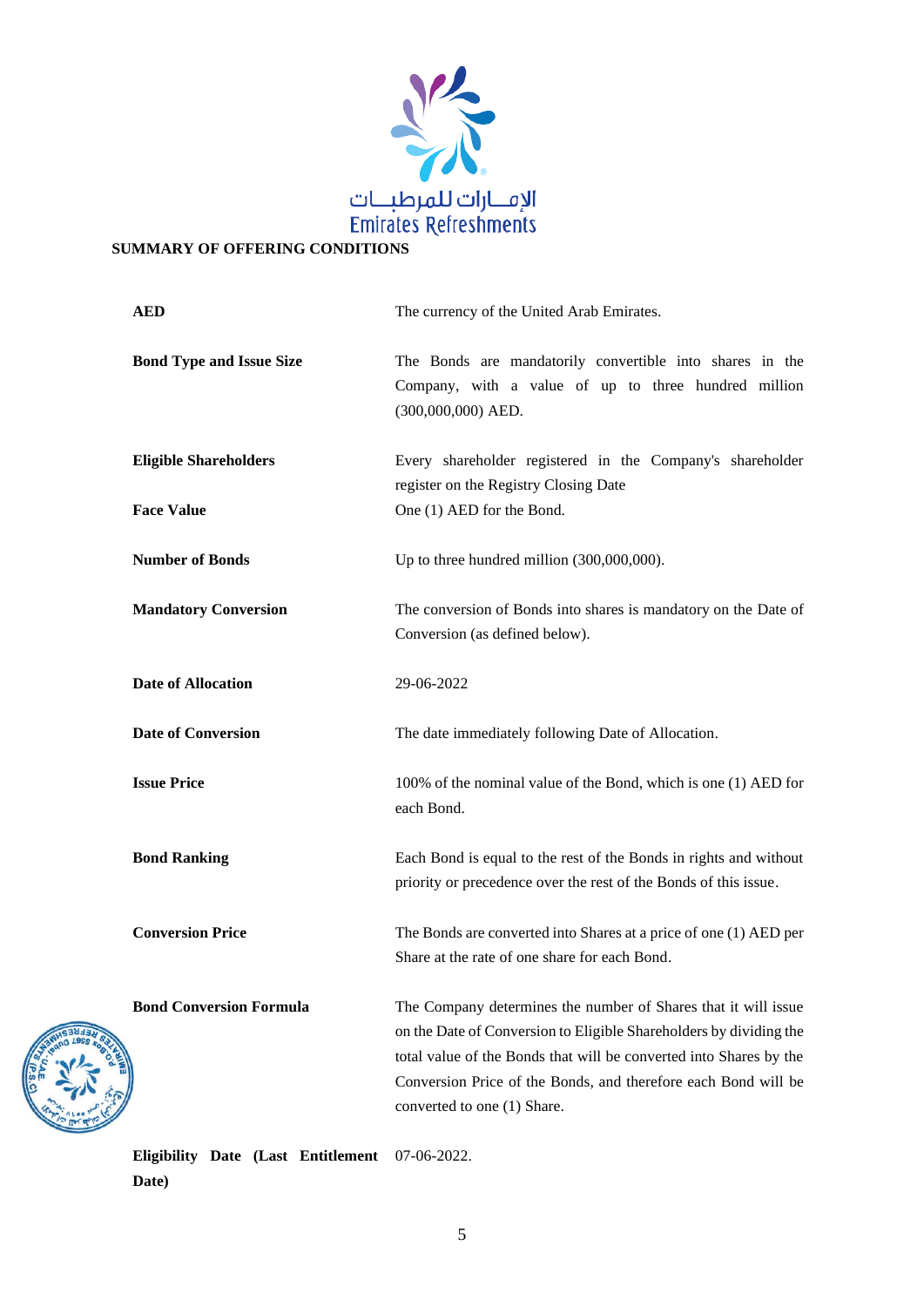

| <b>Ex-Date</b>                         | 08-06-2022.                                                                                                                                                                                                                                                                                         |
|----------------------------------------|-----------------------------------------------------------------------------------------------------------------------------------------------------------------------------------------------------------------------------------------------------------------------------------------------------|
| <b>Registry Closing Date</b>           | $09-06-2022.$                                                                                                                                                                                                                                                                                       |
| <b>Subscription Period</b>             | From 13-06-2022 till 27-06-2022.                                                                                                                                                                                                                                                                    |
| <b>Listing Shares after Conversion</b> | The issued Shares are listed upon conversion on the Dubai<br>Financial Market, provided that the SCA approves the capital<br>increase of the Company as a result of converting the Bonds into<br>Shares and provided that the market approves the listing.                                          |
| <b>Applicable Law</b>                  | The Bonds and all related documents are subject to the provisions<br>of the laws of the Emirate of Dubai and the federal laws of the<br>United Arab Emirates, and any dispute arising therefrom shall be<br>referred to the competent court in the Emirate of Dubai in the<br>United Arab Emirates. |

# <span id="page-5-0"></span>**ISSUANCE TERMS**

#### **Bond Terms**

The Bonds are mandatorily converted into Shares. Bonds may not be assigned, sold, transferred, pledged and any rights may not be created over them for the benefit of any person. Any such actions or transactions shall be null and void and shall not be enforceable against the Company.

The number of Bonds to be issued is up to three hundred million (300,000,000), with each Bond being priced at one (1) AED. Therefore, the issue size will be up to three hundred million (300,000,000) AED. The Conversion Price is one (1) AED per Share ("**Conversion Price**").

#### **Terms Related To Subscription Rights**

The Company invites Eligible Shareholders to subscribe for the Bonds. Eligible Shareholders are existing shareholders as of 07-06-2022.

The period during which an Eligible Shareholder can submit an application for subscription starts from 13-06- 2022 and closes on 27-06-2022 (the "**Subscription Period**").

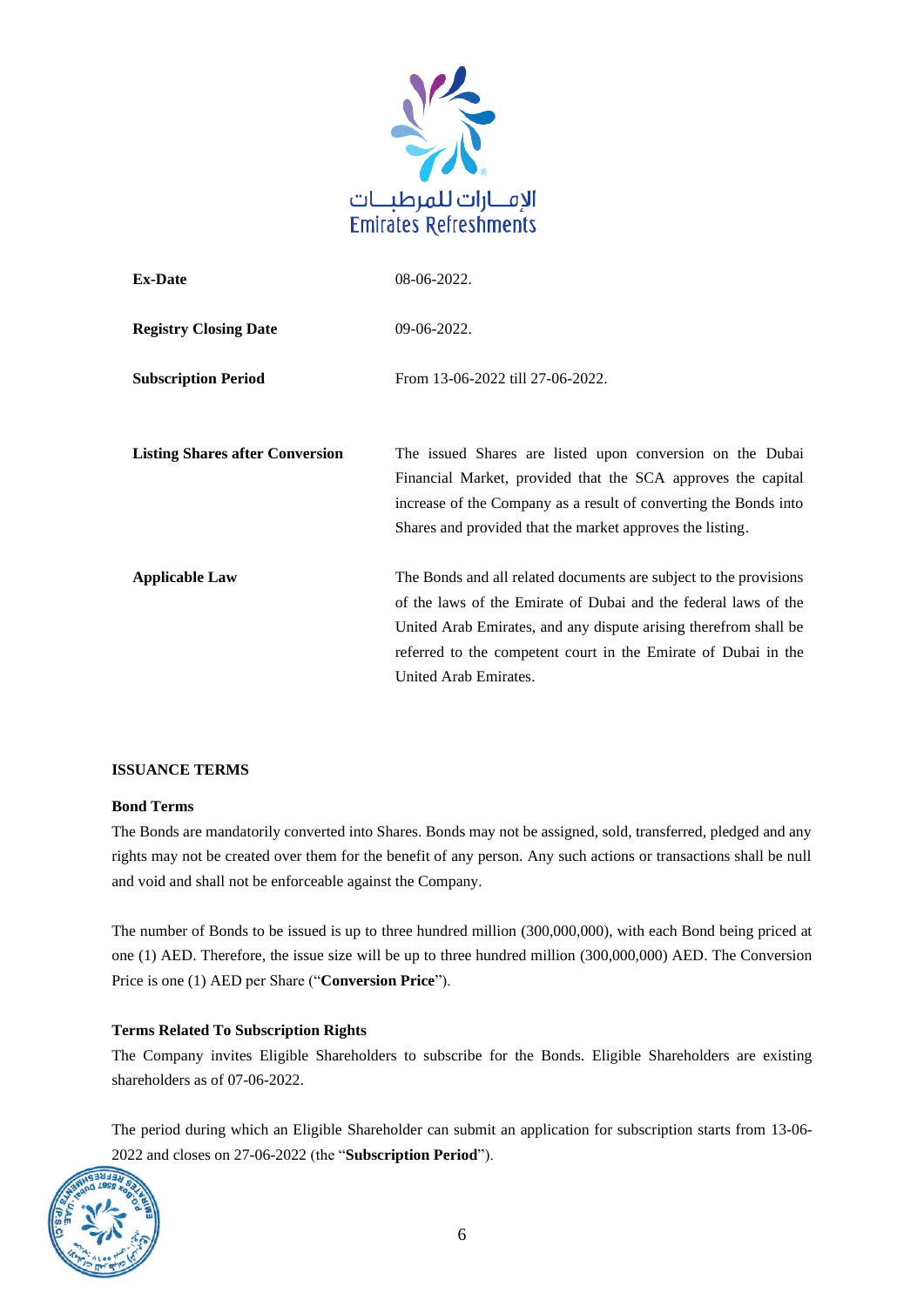

An Eligible Shareholder's right to subscribe is limited to their ownership in the Company, for each share owned by an Eligible Shareholder they can subscribe to ten (10) Bonds. If an Eligible Shareholder does not subscribe to the maximum number of Bonds they are entitled to ("**Full Entitlement**") then their allocation will be equal to the number of Bonds that they subscribed for.

An Eligible Shareholder is not entitled to subscribe for more than their shareholding percentage in the Company. If an Eligible Shareholder does not subscribe to the Bonds to their Full Entitlement or subscribes with a percentage less than their shareholding, their rights will automatically be forfeited upon closing of the Subscription Period, and the Bonds subscribed for will be considered as sufficient.

# **Subscription of the Eligible Shareholders**

Eligible Shareholders have the right to subscribe to the Bonds by filling out the subscription application with the relevant investor number in Dubai Financial Market and submitting the application to First Abu Dhabi Bank (the "**Lead Receiving Bank**") within the Subscription Period. The Subscription application is contained in Annex 1 and is available to Eligible Shareholders at the specified branches of the Lead Receiving Bank.

The aforementioned subscription application includes specific data that the Eligible Shareholders must fill out when subscribing to the Bonds. An Eligible Shareholder wishing to subscribe to the Bonds shall pay the subscription value in accordance with the terms of the subscription application, otherwise the subscription application shall be rejected.

# E-Subscription

# FAB EIPO-Subscription

Access [https://www.bankfab.com/en-ae/cib/iposubscription.](https://www.bankfab.com/en-ae/cib/iposubscription)

Refer to the "How to subscribe page" and follow the instructions and submit subscriptions.

# **Allocation to Eligible Shareholders**

The subscription and allocation of Bonds is limited to each Eligible shareholder's ownership in the Company, for each share owned by an Eligible Shareholder, they can subscribe to ten (10) Bonds.

If an Eligible Shareholder does not subscribe to their Full Entitlement then their allocation will be equal to the number of Bonds that they subscribed for.

# **Notice of Allocation**

Subscribing Shareholders will be sent a notice by registered mail, said notice will set out their Bond allocation and Shares received post-conversion.

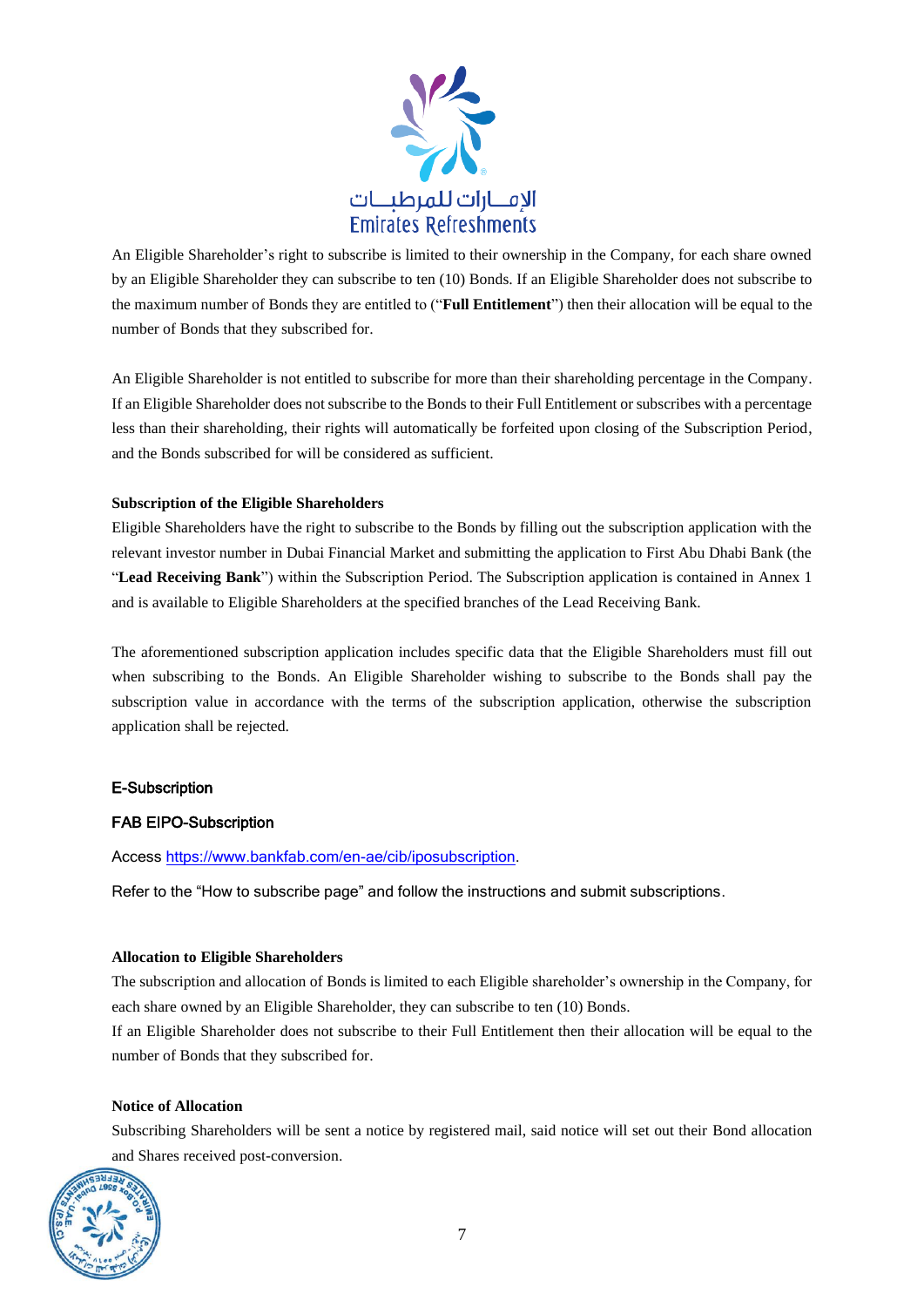

## **Method of Refunding Surplus Amounts to Shareholders**

If an application for subscription to the Bonds is rejected, the Lead Receiving Bank will notify the Eligible Shareholder of the cancelation reason via SMS to their cellphone number registered in the subscription form. The Eligible Shareholder must then rectify the cancelation reason before subscription closing. If the SMS is sent on the last day of subscription, then the Eligible Shareholder must rectify the cancelation reason on the day following the subscription closing date. If the Eligible Shareholders do not rectify the cancelation reason, the Lead Receiving Bank will refund all amounts paid by Eligible Shareholders whose applications were rejected. In the event payment of the subscription amount is made by certified bank cheque, these amounts shall be returned by transferring to the account through which the subscription was made or sending a cheque with the value of such amounts to the Eligible Shareholder at the address mentioned in the subscription application.

By no later five (5) working days of the closing date of the Subscription Period, the Bond shall be allocated to Eligible Shareholders. Refunds, if any will be processed within five (5) working days from the allocation date.

The Company will allocate Bonds to Eligible Shareholders who have submitted a complete subscription application in accordance with the following conditions:

- If any of the Eligible Shareholders do not subscribe to their Full Entitlement or subscribed partially, the Bonds that are not subscribed for will be cancelled.
- The Company shall, within five (5) working days from the closing date of the Subscription Period allocate the Bonds and notify the Eligible Shareholders in writing of the number of Bonds allotted to them and Shares received post-conversion, and the refunds, if any.

The Bonds allocated to the Eligible Shareholders will be held in electronic form by the Lead Receiving Bank until the conversion of the Bonds into new shares of the Company.

#### **Short Subscription**

In the event that all Bonds are not fully subscribed, the Company shall cancel the remaining Bonds that are not subscribed for.

#### **Conversion of Bonds**

Bonds are converted into shares immediately following issuance on 30-06-2022 (the "**Date of Conversion**") in accordance with the bond conversion formula.

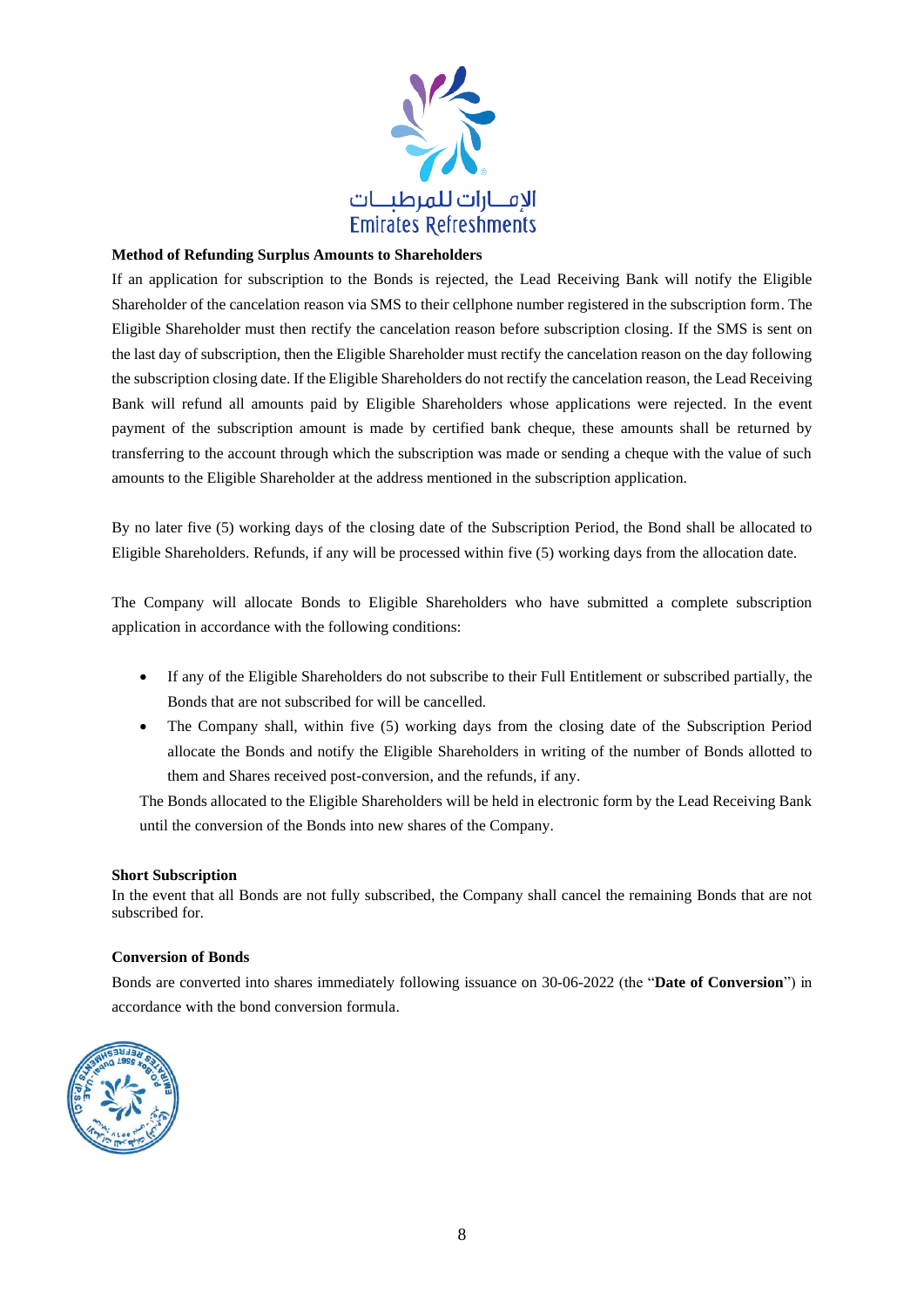

# <span id="page-8-0"></span>**IMPORTANT DATES**

| <b>Action</b>                                                                                                               | Date       |
|-----------------------------------------------------------------------------------------------------------------------------|------------|
| Announcing the subscription of Bonds                                                                                        | 02-06-2022 |
| Eligibility Date (Last Entitlement Date)                                                                                    | 07-06-2022 |
| Ex-Date                                                                                                                     | 08-06-2022 |
| <b>Registry Closing Date</b>                                                                                                | 09-06-2022 |
| Opening subscription to the Bonds for Eligible<br>Shareholders                                                              | 13-06-2022 |
| The end date of the subscription period for Eligible<br>Shareholders                                                        | 27-06-2022 |
| Date of Allocation                                                                                                          | 29-06-2022 |
| Date of Conversion                                                                                                          | 30-06-2022 |
| SMS Notification and dispatch of allotment letters<br>with respect to the bonds and the converted shares to<br>shareholders | 05-07-2022 |

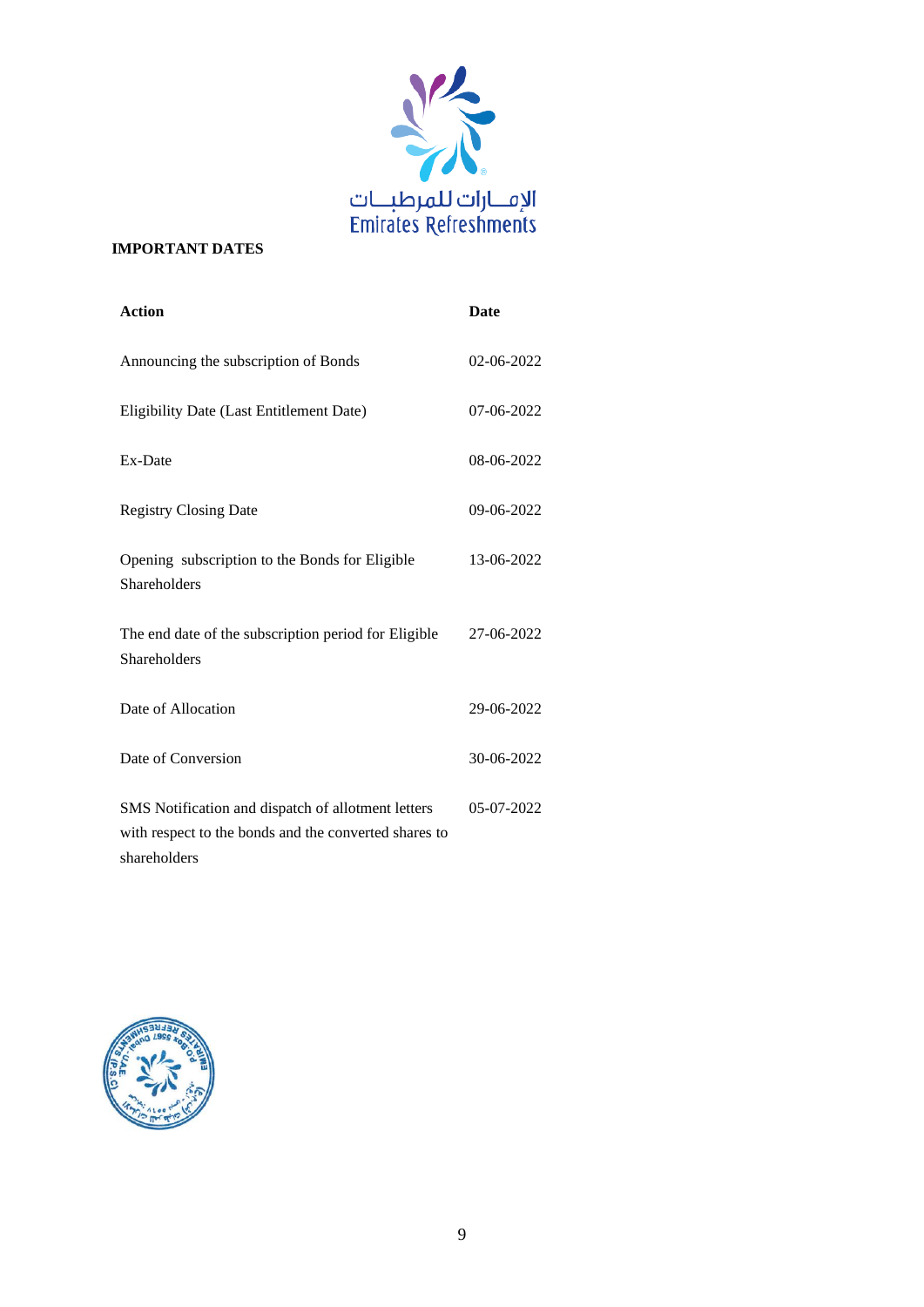

# <span id="page-9-0"></span>**SUBSCRIPTION PROCESS**

#### **Steps, documents and procedures required to apply for subscription**

Each Eligible Shareholder is entitled to submit only one application form for subscription using their personal name (unless acting as agent for another Eligible Shareholder).

Eligible Shareholders shall be permitted to submit a subscription application only in the capacity in which they hold Shares in accordance with the shares held in the Company.

If an Eligible Shareholder's subscription application is submitted by an agent, a validly notarised power of attorney providing specifically for such attorney being empowered to subscribe for Bonds on behalf of the Eligible Shareholder shall be required to be submitted to the Lead Receiving Bank.

Eligible Shareholders must:

- 1- Obtain a statement from the market or the broker indicating the shares they hold on the Eligibility Date.
- 2- Submit the aforementioned statement to the Lead Receiving Bank as an annex to the subscription application.
- 3- Fill in all the relevant fields in the subscription application.
- 4- Attach all the required documents to the subscription application and submit it to the Lead Receiving Bank in addition to the subscription amount during the Subscription Period. It is mandatory to remit subscription funds at the time of submission of the application to the Lead Receiving bank.
- 5- The details of the subscription application must be completed in a clear and fully legible manner.

The Lead Receiving Bank has the right to refuse to receive any subscription application that is incomplete, unclear or illegible. Any conditions added to the subscription application are null and void.

# **The Terms and Conditions applicable to subscription for, allotment and issuance of Bonds will be in accordance with this Circular and in accordance with the subscription application contained in this Circular. Any amended conditions in the subscription application shall be considered void.**

Only the original, complete and signed subscription application from the Eligible Shareholder will be accepted. Upon submitting the Subscription Application, each Eligible Shareholder (or his agent duly appointed on his behalf) shall be deemed to agree, undertake and acknowledge the following:

- 1. The information contained in the subscription application is true, accurate and complete.
- 2. He read the entire Circular and the financial reports available on the Company's website and fully aware of the details.
- 3. He is fully aware of the risks related to not subscribing to the Bonds or subscribing with a percentage less than his shareholding in the Company.
- 4. That he fully understands the terms and conditions applicable to the subscription, allotment and issuance of Bonds as mentioned in this Circular.
- 5. If Bonds are allocated to him, he will abide by the terms and conditions, including the Conversion Price.

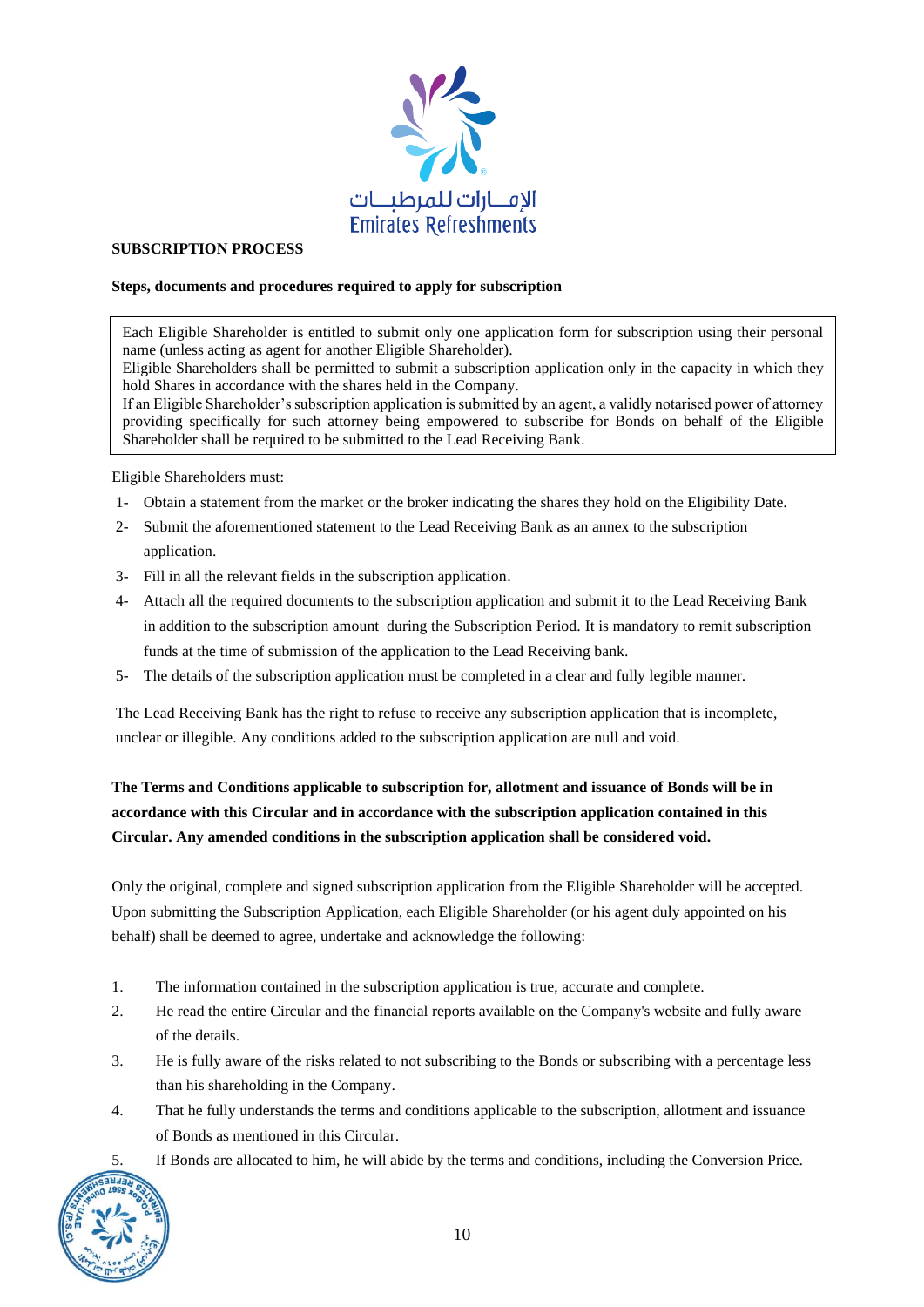

A validly complete subscription application must be submitted to one of the branches or FAB – IPO Online subscription of the Lead Receiving Bank as set out in this section of the Circular. Each subscription application shall be clearly signed by the Eligible Shareholder or by its validly appointed attorney on its behalf.

The Lead Receiving Bank may not reject subscription applications it received, except after notifying the Company and the Authority of the reason for rejection and that it has taken all the procedures protecting the Eligible Shareholder's right to subscription and after the timeframe set out for rectification lapses without action from the Shareholder.

# **Method of payment for Bonds**

The subscription application must be submitted by an Eligible Shareholder to any of the Lead Receiving Bank branches listed in this Circular and the NIN with DFM and the Eligible Shareholder's bank account number must be provided, together with payment in full for the amount they wish to use to subscribe for the Bonds, which is to be paid in one of the following ways:

- Certified bank cheque (Manager's cheque) drawn on a bank licensed and operating in the UAE, in favor of "Emirates Refreshments PSC – MCB"; or
- Debiting an Eligible Shareholder's account with the Lead Receiving Bank;

The subscription amount shall not be paid or accepted by the Lead Receiving Bank using any of the following methods:

- In cash:
- Cheques (not certified); or
- Any other mode of payment other than mentioned above.

Please refer to the Annexure  $-2$  for the Lead Receiving Bank's participating branches.

# **Documents attached to the subscription application**

Eligible Shareholders must attach the following documents with its subscription application:

# *Individuals*

- 1. Evidence of the NIN in the Dubai Financial Market;
- 2. A copy of the Emirates ID card or Passport;
- 3. The original Emirates ID card or Passport for verification;
- 4. If the subscription application is signed by an Agent:
	- a. The relevant power of attorney, duly notarised by a public notary of the UAE or certified by the Embassy of the UAE according to original documents;
	- b. The original passport or Emirates ID of the agent for verification along with a copy of the passport or Emirates ID; And



c. The documents mentioned in items 2 and 3 above for the Eligible Shareholder.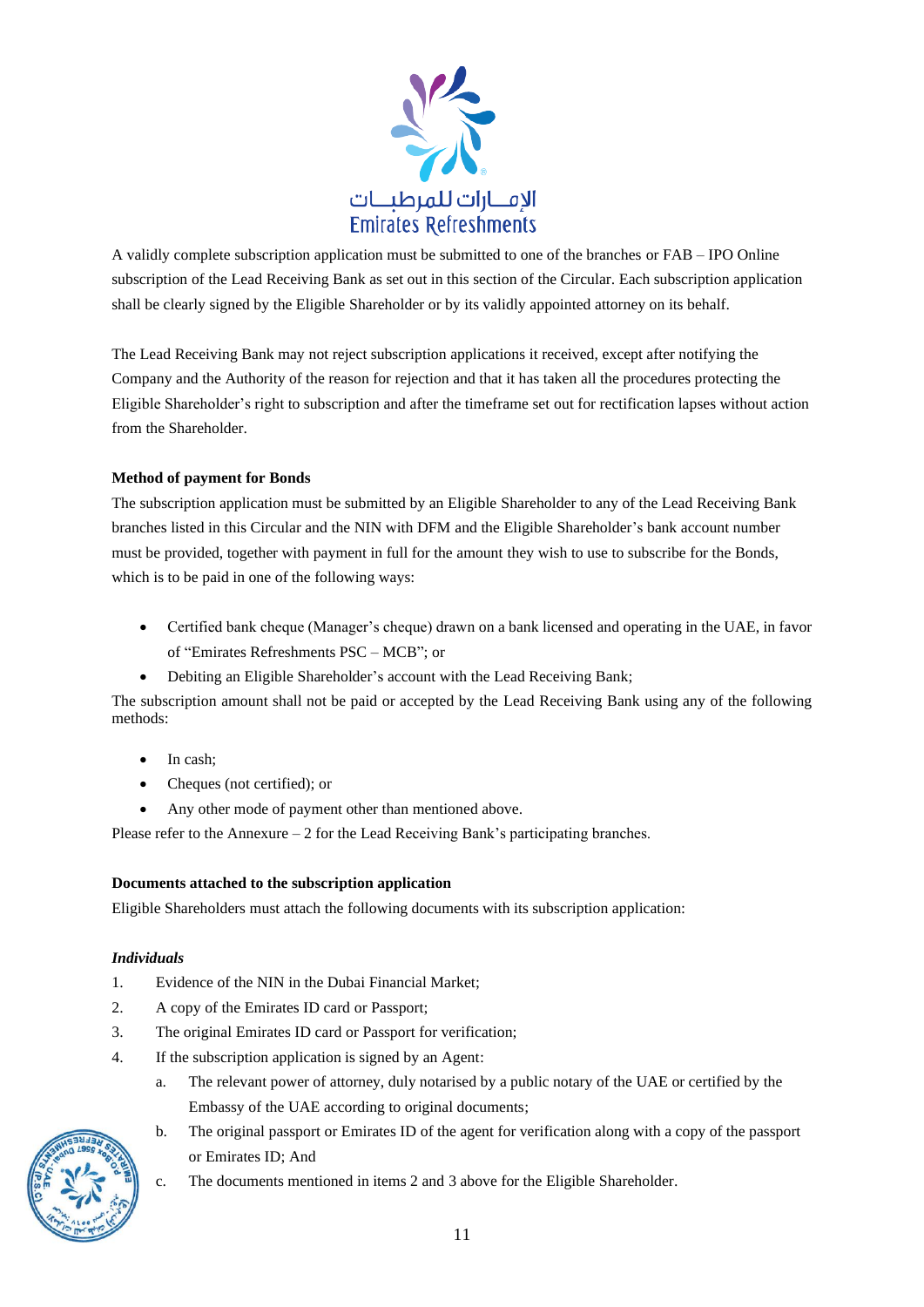

#### *Companies and individual institutions*

- 1. Evidence of the NIN or Shareholder Number in the Dubai Financial Market;
- 2. A true copy of valid commercial license or commercial register;
- 3. The original trade license for verification;
- 4. Original and a copy of the delegation which authorizes the relevant authorized signatory to sign on behalf of the Eligible Shareholder, and represent him, as well as submit the request and accept the terms and conditions set forth in the subscription application; and
- 5. The original and a copy of the passport or Emirates ID of the authorized signatory.

#### **Subscription Submitted by the Agent**

Any Eligible Shareholder may authorize an agent to fill out the subscription application, submit the required documents and attach them, and pay the subscription amount to the Lead Receiving Bank on behalf of the Eligible Shareholder. The subscription application must be accompanied by a valid copy of an agency deed notarized by the UAE regulatory authorities / authorities such as a notary public or certified according to the rules in force in the UAE. Original of the power of attorney for verification.

#### **Places of Bond subscription**

You can subscribe for the Bonds at one of the First Abu Dhabi Bank branches listed in Annex 2.

#### **FAB E-Subscription**

# Access [https://www.bankfab.com/en-ae/cib/iposubscription.](https://www.bankfab.com/en-ae/cib/iposubscription)

# Refer to the "How to subscribe page" and follow the instructions and submit subscriptions.

In case of any issue or support required, please contact First Abu Dhabi Bank Call Centre at 026161800.

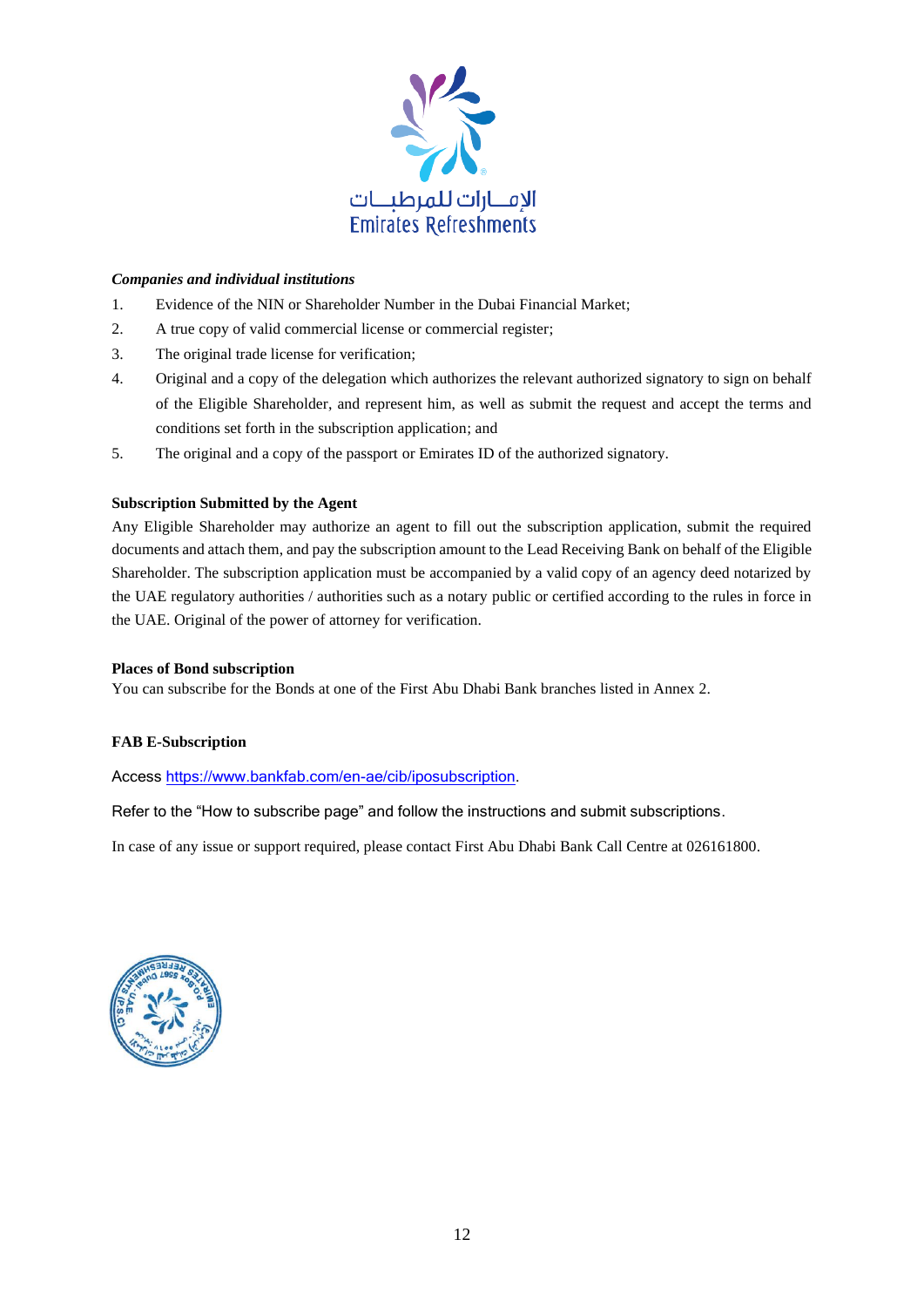

<span id="page-12-0"></span>

| Application for the subscription for Mandatory | طلـب الاكتتــاب فــي ســندات إلز اميـــة التحويــل إلـــي أســـهم |
|------------------------------------------------|-------------------------------------------------------------------|
| Convertible Bonds issued by Emirates           | مصدر ة من قبل شركة الإمار ات للمر طبات ش م ع.                     |
| Refreshments PSC                               |                                                                   |
| Application No:                                | رقم طلب الاكتتاب:                                                 |
| <b>Application Date:</b>                       | تاريخ طلب الاكتتاب:                                               |
| <b>Applicant Information</b>                   | بيانات مقدم طلب الاكتتاب:                                         |
| <b>Applicant Name:</b>                         | اسم مقدم طلب الاكتتاب:                                            |
| DFM Investor Number (NIN):                     | رقم المستثمر في سوق دبي المالي (رقم المستثمر الوطني):             |
| <b>Application Details</b>                     | تفاصيل طلب الاكتتاب:                                              |
| Number of Shares Owned:                        | عدد الأسهم التي يمتلكها في الشركة:                                |
| Number of Bonds:                               | عدد السندات                                                       |
| <b>Total Amount:</b>                           | المبلغ الإجمالي:                                                  |
| <b>Account Details for Refunds, if any</b>     | تفاصيل الحساب المصرفى للمبالغ المستردة:                           |
| <b>Bank Name:</b>                              | اسم البنك                                                         |
| <b>Bank Account No:</b>                        | رقم الحساب البنكي:                                                |
| <b>IBAN Number:</b>                            | الرقم الدولي الموحد (IBAN):                                       |
| Method of Payment of subscription              | تفاصيل طريقة دفع فيمة الاكتتاب :                                  |
| amounts                                        |                                                                   |
| Cheque Number*:                                | رقم الشيك:                                                        |
| Drawn on Bank:                                 | مسحوب على بنك:                                                    |
| Amount in figures:                             | المبلغ بالأرقام:                                                  |
| Amount in words:                               | المبلغ بالحروف:                                                   |
| manager's check in the name of                 | شيك مصر في باسم                                                   |
| "Emirates Refreshments PSC"                    | "شركة الإمارات للمرطبات ش.م.ع."                                   |
|                                                |                                                                   |
|                                                |                                                                   |
| <b>Applicant Details</b>                       | تفاصيل بيانات مقدم طلب الاكتتاب:                                  |
| <b>Individuals</b>                             | <u>الأفراد</u>                                                    |
| Nationality:                                   | الجنسية:                                                          |
| Passport No:                                   | رقم جواز السفر:                                                   |
| <b>Companies</b>                               | الشركات                                                           |

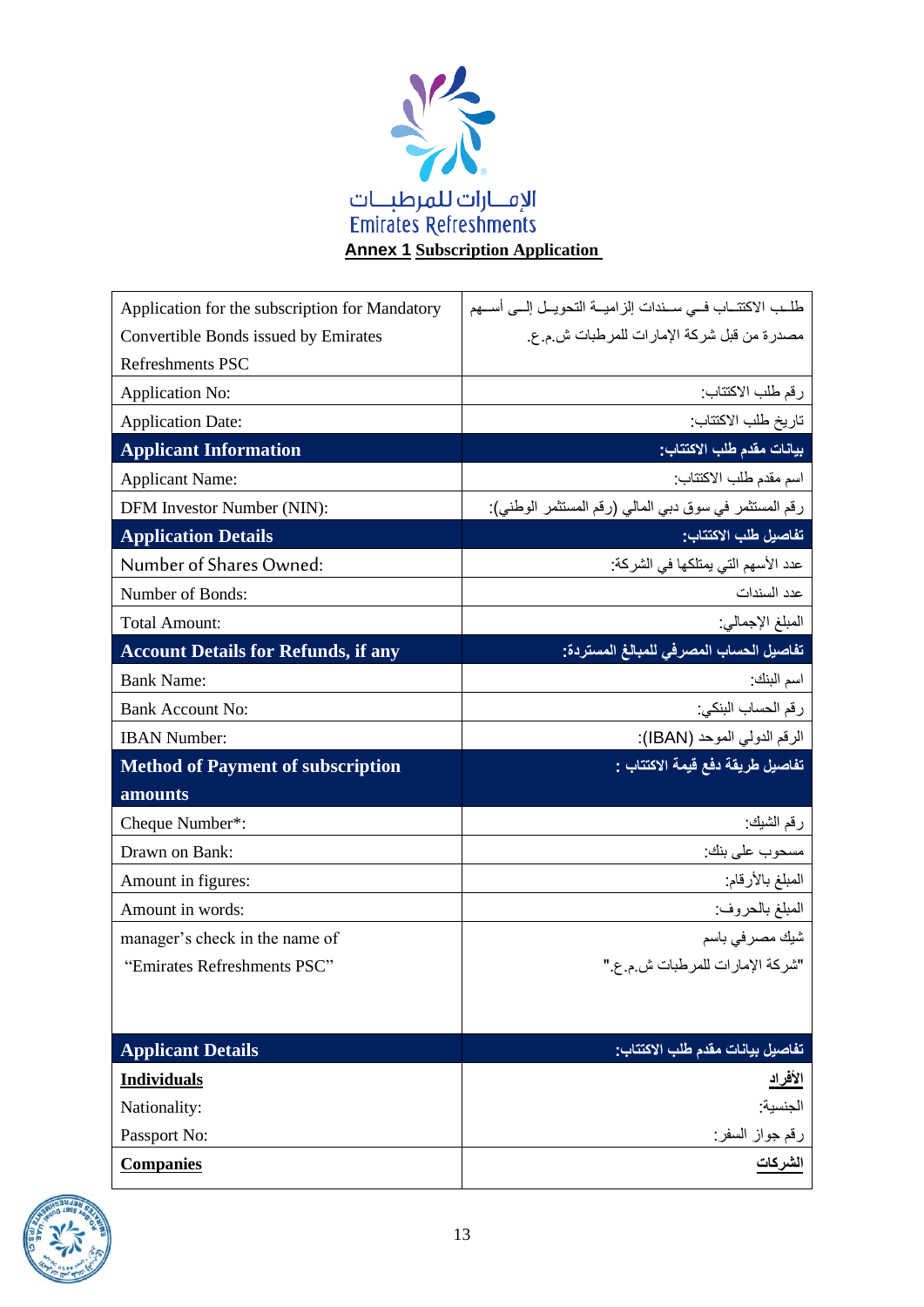

| Company name & Commercial name:                  | اسم الشركة والاسم التجاري :                                    |
|--------------------------------------------------|----------------------------------------------------------------|
| Main Activities:                                 | الانشطة الاساسية:                                              |
| Legal Entity:                                    | الشكل القانوني:                                                |
| Trade License No:                                | رقم الرخصة التجارية:                                           |
| Place of Incorporation:                          | مكان التأسيس:                                                  |
| <b>Applicant Postal Address And</b>              | العنوان البريدي وأرقام هواتف مقدم طلب الاكتتاب:                |
| <b>Telephone:</b>                                |                                                                |
| P.O. Box:                                        | صندوق بريد رقم:                                                |
| City:                                            | المدينة:                                                       |
| Emirate/Country:                                 | الإمارة/ الدولة:                                               |
| Zip Code:                                        | الرمز البريدي:                                                 |
| Email:                                           | البريد الالكتروني:                                             |
| Mobile:                                          | رقم الهاتف المتحرك:                                            |
| Tel:                                             | رقم الهاتف الثابت:                                             |
| Fax:                                             | رقم الفاكس:                                                    |
| I/We certify that I/we have read and accepted    | أقر /نقر بأنني/بأننا قرأت/قرأنا وقبلت/قبلنا الشروط والأحكام    |
| the terms & conditions of the Circular issued by | الواردة في نشرة المساهمين التي نشرتها الشركة المصدرة           |
| the issuer in relation to the Bonds. The terms   | للسندات المطروحة للاكتتاب والتي تعتبر شروط وأحكام نشرة         |
| and conditions of the Circular shall form an     | المساهمين جزء لا يتجزأ من هذا الطلب ومتضمنة في الطلب           |
| integral part of this application and are deemed | بطريق الإحالة. كما أنني/أننا أقر/نقر بأن كافة البيانات الواردة |
| incorporated herein by reference. I/we also      | أعلاه الصادرة عنى/عنا هي معلومات صحيحة وكاملة                  |
| hereby declare that all the above information    | وأنني/أننا أتعهد/نتعهّد بأنني/بأننا أتحمل/ نتحمل النتائج       |
| which has been provided by me/us herein is true  | والعواقب القانونية كافة المترتبة في حال تبين عكس ذلك. كما      |
| and complete and I/we undertake to bear all the  | أقر /نقر بقبول كافة الاحكام الواردة في اتفاقية بيع السندات     |
| consequences and legal implications if it is     | الذي سوف يتمّ توقيعه مع الشركة المصدرة وأتعهد بالالتزام        |
| shown otherwise. I/we also accept all the terms  | بما ورد فيها.                                                  |
| of the sale and purchase agreement of the        |                                                                |
| Bonds.                                           |                                                                |
|                                                  |                                                                |
| Signature of the Applicant/Authorised agent:     | توقيع مقدم طلب الاكتتاب/ الوكيل المفوض:                        |
| Date of subscription:                            | تاريخ تقديم طلب الاكتتاب:                                      |
| This application will not be considered valid    | لا يُعتبر هذا الطلب صالحاً ما لم يتم الحصول على إيصال يفيد     |
| unless a receipt is obtained by the Applicant.   | بالاستلام                                                      |

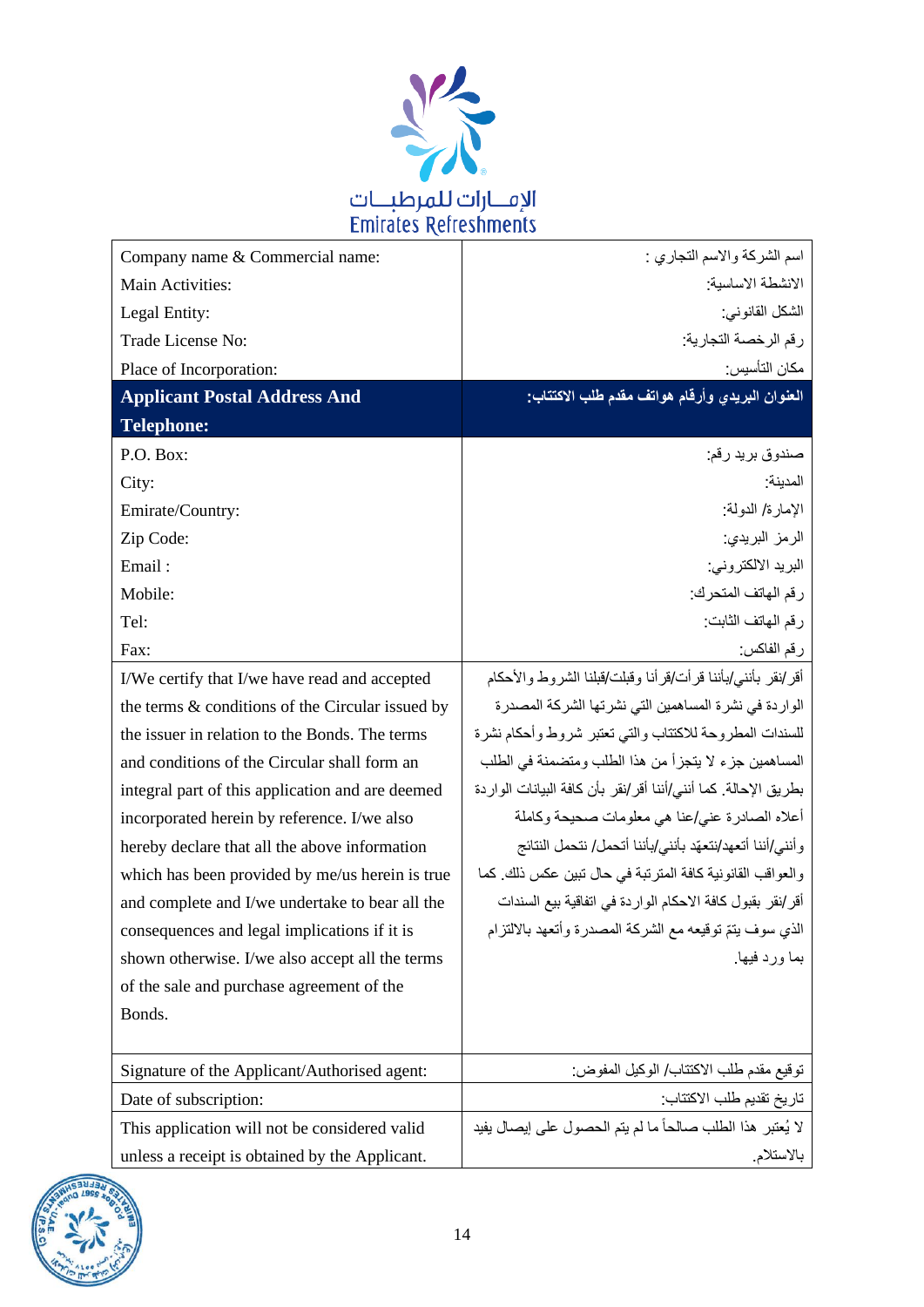

This application form issued in two copies: First copy to Applicant, Second to the Company. هذا الطلب محر ر من نسختين: النسخة الأولى لمقدم الطلب، الثانية للشر كة.

## **Documents attached to the Subscription Application**

Shareholders must attach the following documents to their subscription application:

#### *Individuals*

- 1. Evidence of the NIN or Shareholder Number in the Dubai Financial Market;
- 2. A copy of the Emirates ID card or Passport;
- 3. The original Emirates ID card or Passport for verification;
- 4. A statement on the number of shares owned in the Company;
- 5. If the subscription application is signed by an Agent:
	- a. The relevant power of attorney, duly notarised by a public notary of the UAE or certified by the Embassy of the UAE according to original documents;
	- b. The original passport or Emirates ID of the agent for verification along with a copy of the passport or Emirates ID; And
	- c. The documents mentioned in items 2 and 3 above for the Eligible Shareholder.

#### *Companies and individual institutions*

- 1. Evidence of the NIN in the Dubai Financial Market;
- 2. A true Copy of valid commercial license or commercial register;
- 3. The original trade license for verification;
- 4. Original and a copy of the delegation which authorizes the relevant authorized signatory to sign on behalf of the Eligible Shareholder, and represent him, as well as submit the request and accept the terms and conditions set forth in the subscription application; and
- 5. The original and a copy of the passport or Emirates ID of the authorized signatory.

#### **Subscriptions submitted by an agent**

Any Eligible Shareholder may authorize an agent to fill out the subscription application, submit the required documents and attach them, and pay the subscription amount to the Lead Receiving Bank on behalf of the Eligible Shareholder. The subscription application must be accompanied by a valid copy of an agency deed notarized by the UAE regulatory authorities / authorities such as a notary public or certified according to the rules in force in the UAE. Original of the power of attorney for verification.

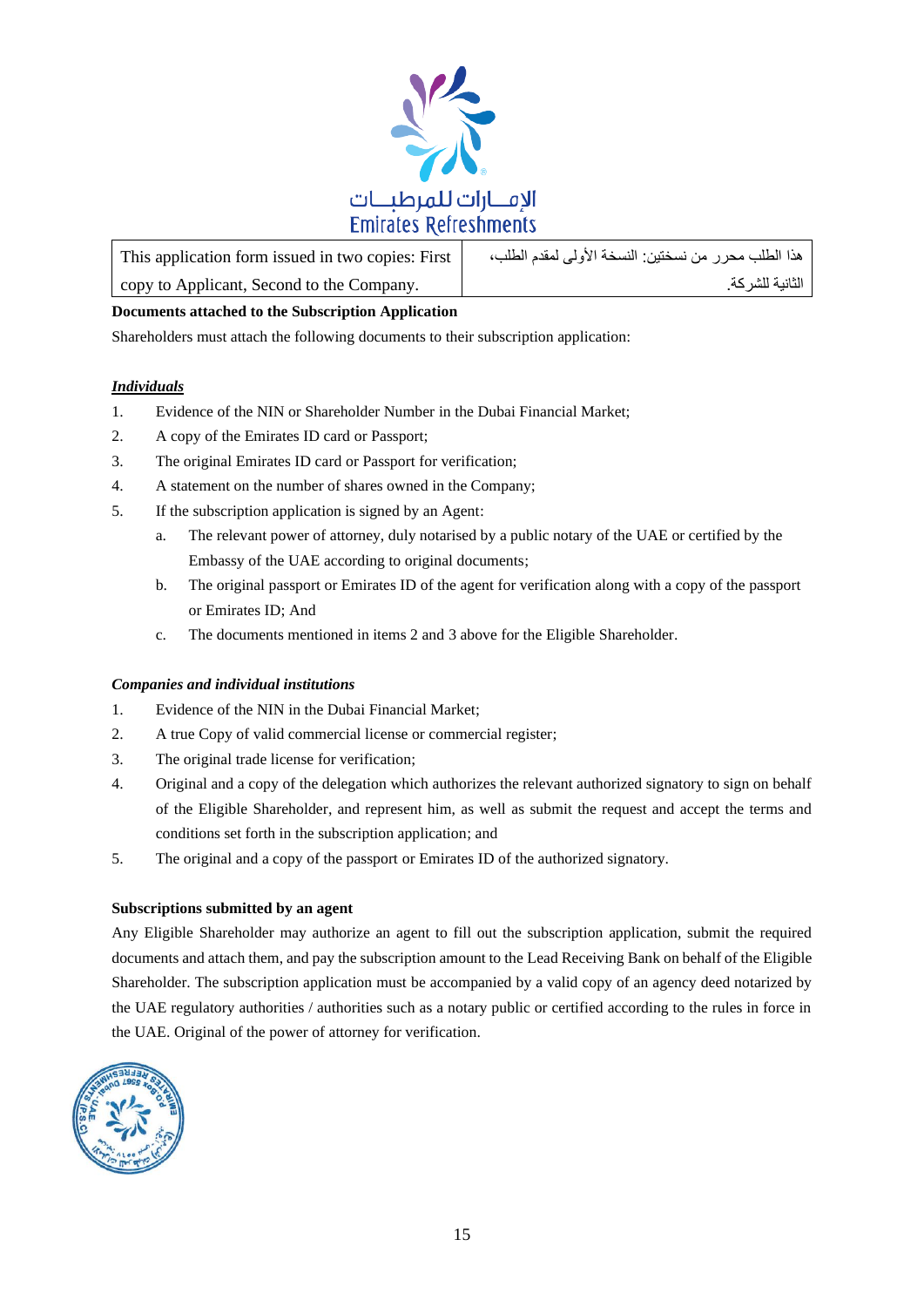

<span id="page-15-0"></span>

| <b>Branch</b>   | <b>Branch</b> | <b>Customer Timing</b>   | <b>Subscription</b>  | <b>Branch</b>  |
|-----------------|---------------|--------------------------|----------------------|----------------|
| <b>Name</b>     | Location      |                          | <b>Timings</b>       | <b>Address</b> |
| <b>Business</b> | Abu Dhabi     | 08:00 am to 02:00 pm     | 8:00 am to 1:00 pm – | Khalifa Park   |
| Park, Abu       |               | (Monday-Thursday);       | (Monday –            | Al Qurm, PO    |
| Dhabi           |               |                          | Thursday);           | BOX: 6316      |
|                 |               | 08:00 am to 12:30 pm     |                      |                |
|                 |               | (Friday)                 | 08:00 am to 12:00    |                |
|                 |               |                          | pm (Friday);         |                |
|                 |               | $08:00$ am to $02:00$ pm |                      |                |
|                 |               | (Saturday)               | 08:00 am to 01:00    |                |
|                 |               |                          | pm (Saturday).       |                |
| <b>Jumeirah</b> | Dubai         | 08:00 am to 02:00 pm     | 8:00 am to 1:00 pm – | Link           |
| Branch          |               | (Monday-Thursday);       | $(Monday -$          | International  |
|                 |               |                          | Thursday);           | Building,      |
|                 |               | 08:00 am to 12:30 pm     |                      | Jumeirah       |
|                 |               | (Friday)                 | 08:00 am to 12:00    | Beach Road,    |
|                 |               |                          | pm (Friday);         | Umm Sugeim     |
|                 |               | $08:00$ am to $02:00$ pm |                      |                |
|                 |               | (Saturday)               | 08:00 am to 01:00    |                |
|                 |               |                          | pm (Saturday).       |                |